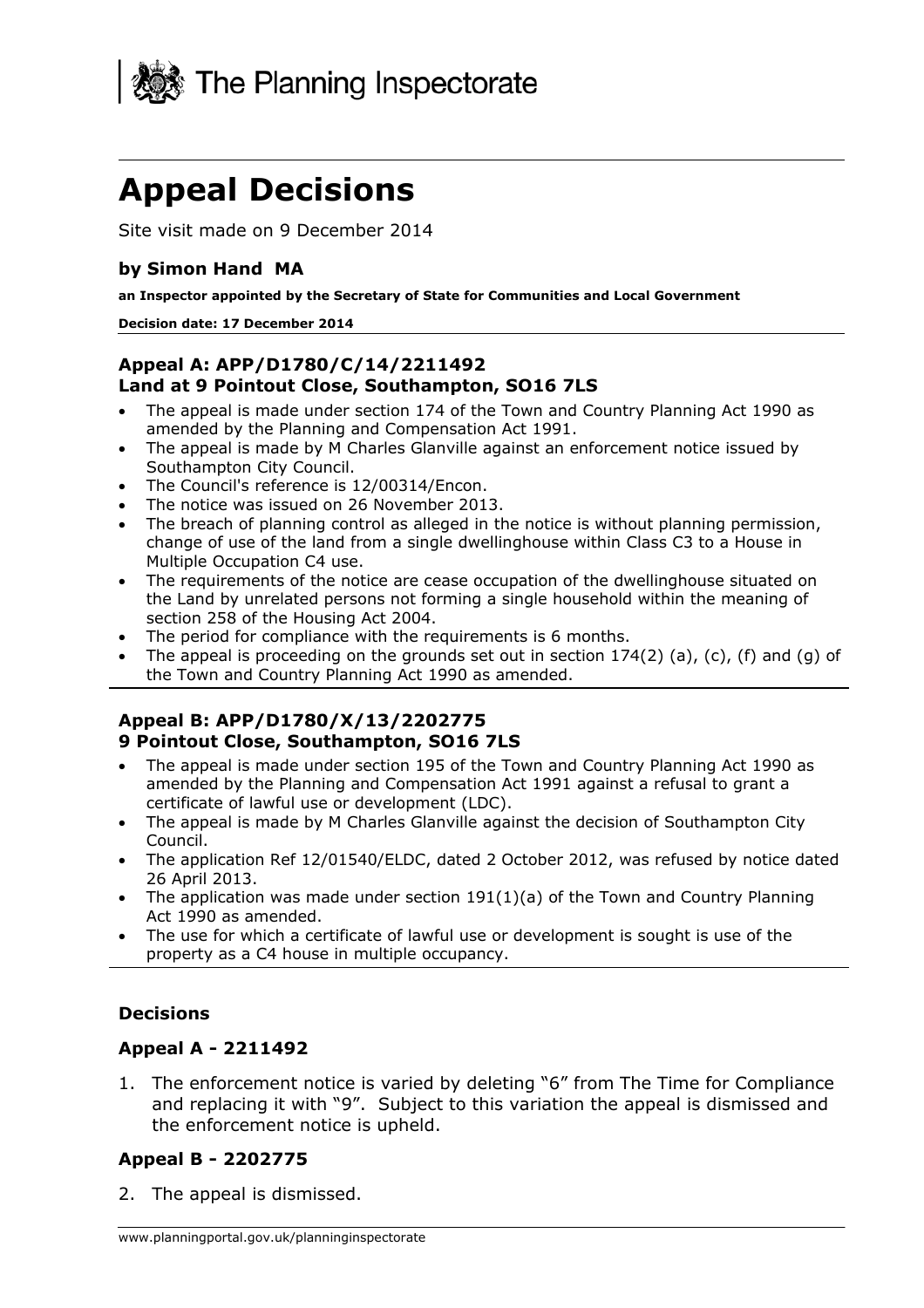#### **Background to the Appeals**

- 3. The change of use of a dwelling from C3 to C4 a House in Multiple Occupation (HMO) – is usually permitted development. However, on 23 March 2012 the Council issued a Direction removing these permitted development rights, so from that date, such a change would require planning permission.
- 4. When the development of houses in which No 9 stands was granted planning permission in 1988 a condition was attached which sought to restrict the use of the car parking on the site. This condition will be the subject of discussion later. In May 2012 the appellant applied for planning permission to make a material change of use from C3 to C4. This was refused by the Council and by a decision on appeal<sup>1</sup> issued in August 2013. In November 2012 the appellant also applied for planning permission to convert the integral garage in the property to habitable accommodation. This application was necessitated by the condition referred to above. This was eventually allowed on appeal<sup>2</sup> in October 2013.
- 5. The appellant also applied for a lawful development certificate (LDC) on 2 October 2012 that the house was lawfully at that date an HMO. To this end he attempted to demonstrate that on 23 March 2012 the house had been occupied by 3 persons as an HMO and so its use was lawful thereafter. This was refused because the occupation by the third person relied on using the garage. At that date such domestic occupation was rendered unlawful by the condition and so the LDC could not be granted. That refusal is the subject of this appeal. On 26 November 2013 the Council issued the enforcement notice requiring the unlawful use of the property as an HMO to cease, this is also subject to this appeal.

#### **Appeal B – the LDC**

- 6. The main issue in this case is the impact of the condition on the garage and on the subsequent use as an HMO.
- 7. The condition states "Before any dwelling hereby approved is occupied, both the on-site car parking and a proper vehicular access relating to it shall be provided to the satisfaction of the local planning authority. The car parking shall thereafter be retained and not used for any trade, business or industrial use".
- 8. I have barristers' opinions from the appellant and from the Pointout Resident's Group (PRG) that reach exactly opposite conclusions. Bearing in mind that conditions should be read purposively and should be given, where possible, their simple plain English meaning I have no doubt as to the meaning of the condition. The site layout and house detail plans show that each house had an outside parking space and an integral garage. Two car spaces were required for each house. So much is not in dispute. Given that, I can see no reason why the condition should be read to exclude the integral garages. They were for "car parking" and they were "on-site". There is nothing to suggest the condition should be limited only to external parking. Similarly, the second part of the condition says the "car parking shall thereafter be retained". This is self explanatory. If an integral garage is converted into a bedroom it has not been retained as car parking.

<sup>-</sup>1 APP/D1780/A/13/2193861 Issued 27 August 2013

<sup>2</sup> APP/D1780/A/13/2200290 Issued 22 October 2013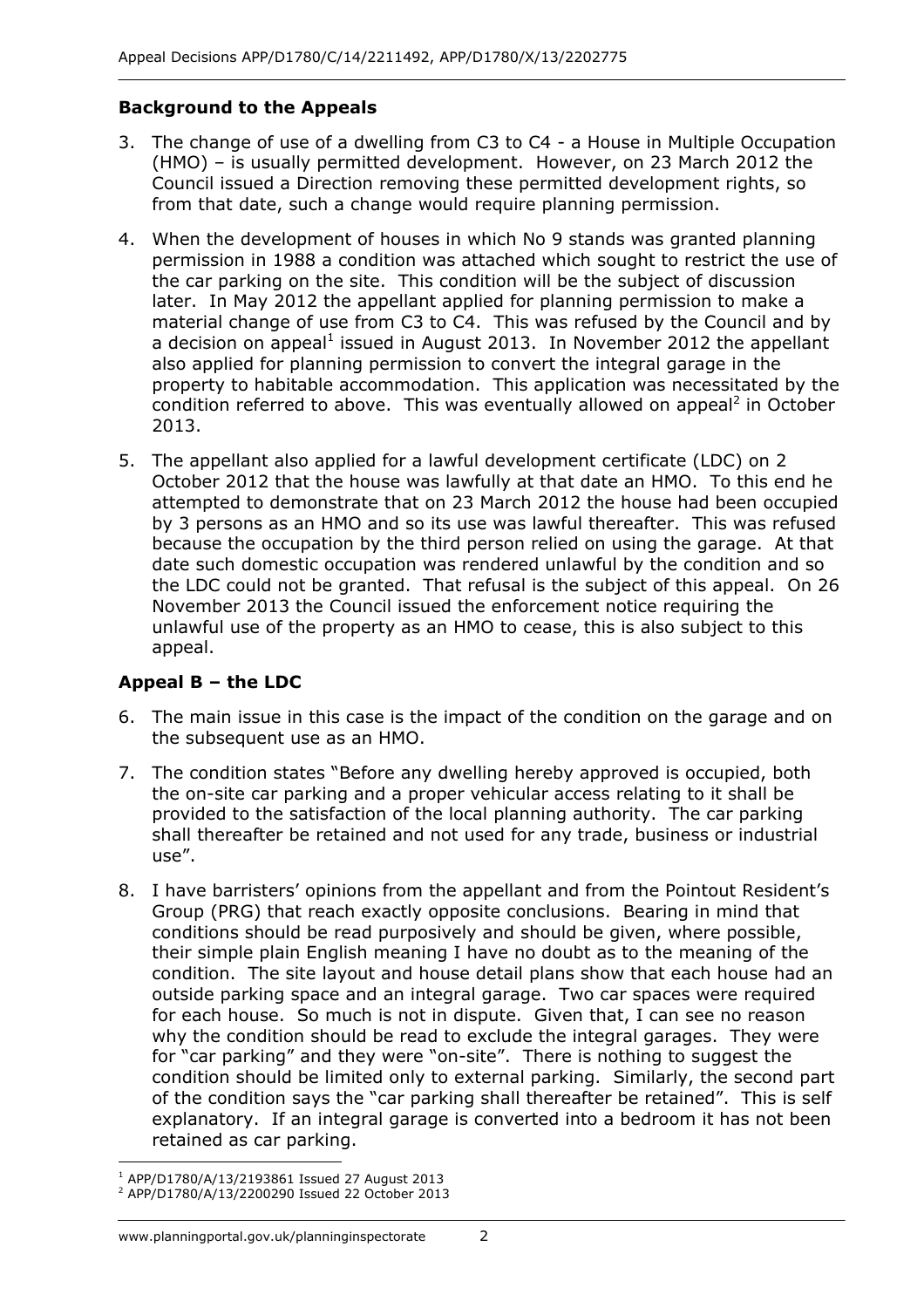- 9. The condition goes on to say "and not used for any trade, business or industrial use". This short list of uses is clearly not comprehensive nor is it intended to be. It would not make sense to attempt to retain the car parking but only by restricting a certain number of uses as that would suggest the car parking could be lost to other uses not on the list. This is made clear by the reason attached to the condition which was to "…..avoid congestion in the adjoining area and to protect the amenities of the area". The appellant argues that the reference to amenities refers back to the list of proscribed uses. Use for one of those uses would harm amenity, whereas use for residential purposes would not, but this ignores the reference to congestion, which would seem to be directed at ensuring cars are parked outside or inside the houses and not scattered across the estate roads.
- 10. I conclude the condition precludes the use of the integral garage at No 9 from use as a bedroom. The appellant further argues that this conclusion notwithstanding the LDC could still be issued for the remainder of the building. However, the evidence to support the use as an HMO relied on only three occupants, the minimum needed to demonstrate an HMO use. The third occupant, Alex Walker, according to his statutory declaration, was in the ground floor bedroom (ie the converted garage). This occupation was in breach of the condition and so unlawful in terms of the LDC. If that bedroom is removed from the scope of the LDC then the remainder of the property was not being occupied as an HMO. The appellant says there would be room in the house for 3 people without the garage being used but whether that is true or not it remains the case the rest of the house, at the time of the application, was not being used by 3 people, only 2. I also agree with the Council that the LDC application sought a lawful use for the whole house, which is a single planning unit. It would not make sense to divide the house up into different uses. In this case either No 9 was an HMO or it was not. I agree with the Council that it was not.
- 11. A number of other issues have been raised. The subsequent permission to convert the garage to a bedroom overrides the condition, but that is irrelevant for the LDC, as that is a question as to what is lawful on a specific date. On 2 October 2012 the condition was in force. It is also irrelevant that the Inspector in that appeal accepted that 2 spaces outside the house could still be found for No 9 and they were still subject to the car parking condition. That may be true, but it says nothing about the integral garage. The condition does not refer to any specific number of parking spaces so it must refer to all the parking spaces provided "on-site". It seems that No 9 may have had room for 3 spaces, but even so one of them was an integral garage and covered by the condition. The Inspector also makes it clear in her decision at paragraph 12 that conversion of the garage to habitable accommodation was contrary to the condition. A considerable amount of evidence has been provided by the PRG disputing the house was occupied by 3 persons in the first place, but given my conclusion on the condition I do not need to consider this.

## **Conclusions**

12. I find that on the date the LDC application was made the condition was still operative and precluded the lawful use of the garage as habitable accommodation. As the use of the garage as a bedroom was important to demonstrate the use as an HMO, then the property at No 9 was not being used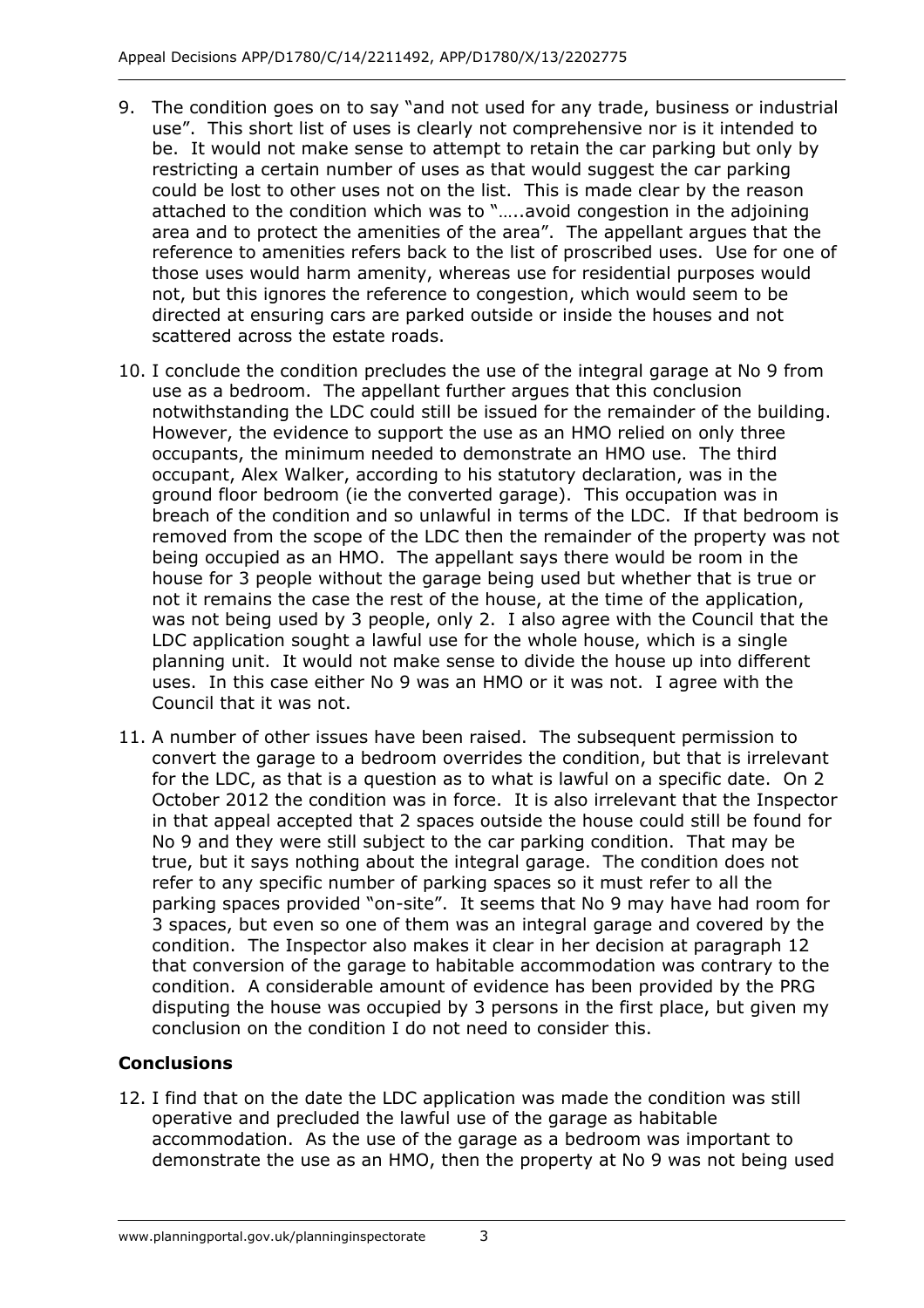lawfully as an HMO on that date and the Council were correct not to issue the certificate. I shall dismiss the appeal.

## **Appeal A – Ground (c)**

13. This ground is that the breach, as alleged has not occurred. This relies on success in the LDC appeal which has not happened. The fact that the condition may be 26 years old and has not been enforced by the Council at any time is of little consequence. The fact that the condition still covers the two external spaces is also irrelevant. The change of use to C4 requires planning permission because permitted development rights to make such a change from C3 were withdrawn in March 2012 and at that date the dwelling was not occupied lawfully as an HMO. The appeal on ground (c) fails.

## **Appeal A – Ground (a)**

- 14. The issue as to whether on its merits the dwelling should be allowed to become an HMO has already been decided by the Inspector's decision in 2013. The appellant seeks to re-open this debate by providing new evidence that was not before the previous Inspector.
- 15. The previous Inspector found against the proposal for a number of reasons. She found that the area was an "enclave of well maintained and attractive dwellings [that] benefit from a relatively tranquil environment". Occupation by 5 persons as an HMO would be of a greater intensity to other dwellings in the area. This would lead to problems caused by comings and goings on foot and in cars of occupants, friends and relatives. It would lead to an increase in onstreet car parking and a potential for poor management of waste and of the garden. There would also be a generally more intrusive and harmful noise environment, all of which would harm residential amenities.
- 16. The appellant argues that the Inspector was not given evidence as to the density of HMOs in the area, nor appeared to give much weight to the Council's Houses in Multiple Occupation Supplementary Planning Document (2012). In fact the Inspector was fully aware that there were no other HMOs within 40m of the site and she says that "The appellant states that the 10% threshold was not breached when the radius based assessment (40m) was applied to the appeal site, but even so, the SPG goes on to state that other material considerations (such as intensification of use and the residential amenity of future and existing occupiers) arising from the impact of the proposal will be assessed in accordance with the Council's relevant development management policies and guidance".
- 17. I agree that the lack of other HMOs in the area is not decisive and that other material considerations as described above should be taken into account. The only difference between that appeal and now is that the appellant claims to have restricted the number of cars that can be on the property to 2 through the tenancy agreement. In fact it seems the tenancy agreement states that cars should only be parked in the property's designated parking bays and not on the pavement or in front of dropped kerbs. This is all well and good but it does not deal with the issue of a proliferation of cars or other vehicles which can be parked anywhere in the estate. This cannot be controlled by condition, as suggested by the appellant, as a condition cannot control the ownership of cars or their parking elsewhere than on the property. Nothing has been put before me to suggest the issues identified by the previous Inspector have now